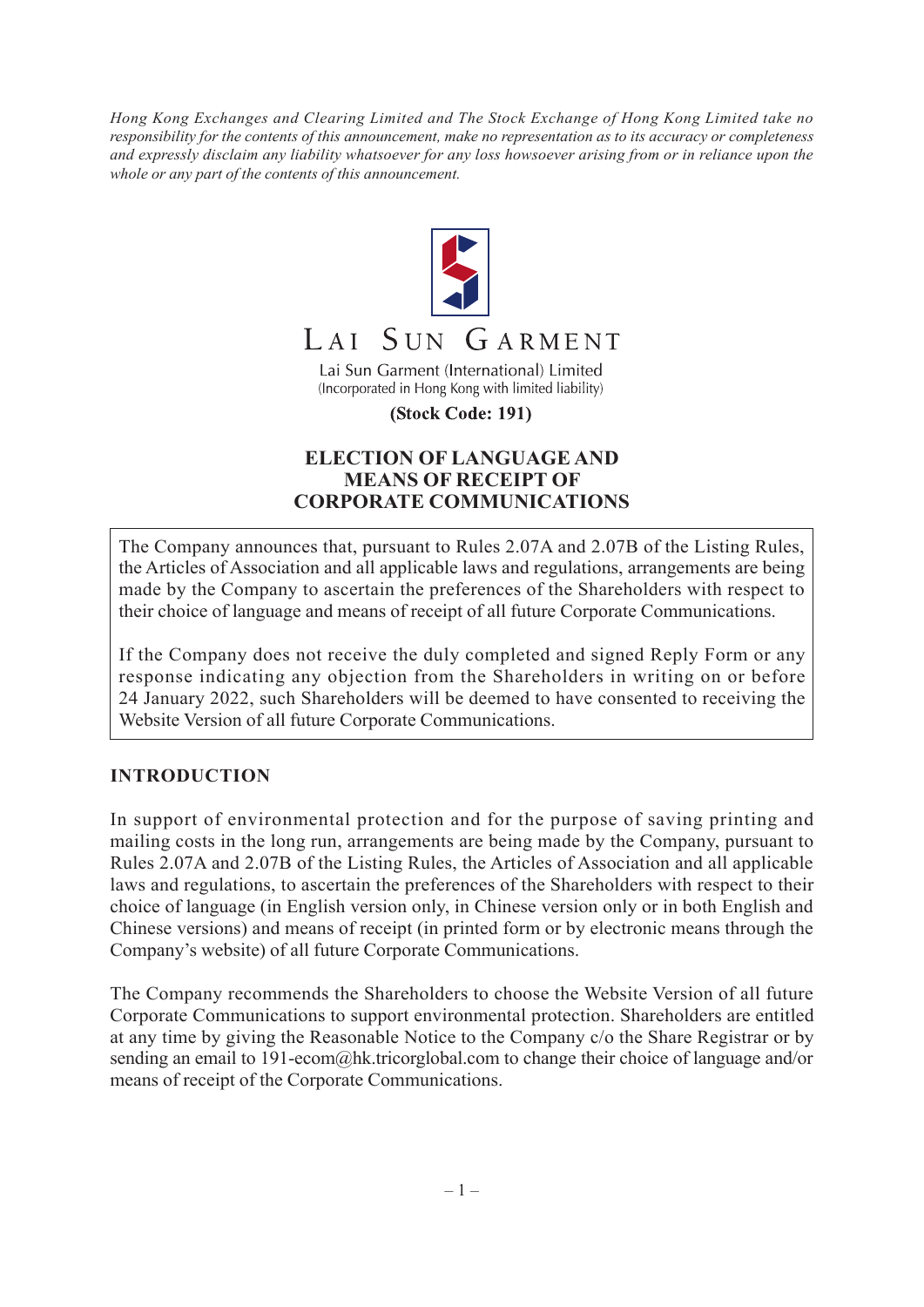#### **PROPOSED ARRANGEMENTS**

In accordance with Rules 2.07A and 2.07B of the Listing Rules, the following arrangements will be made by the Company:

- 1. The Company will send a letter to the Shareholders on 24 December 2021 (the "**First Letter**") together with a reply form with a freepost mailing label (applicable for posting within Hong Kong only) (the "**Reply Form**"), in both English and Chinese versions, to enable them to elect any one of the following options:
	- Option 1: to access the Website Version of all future Corporate Communications instead of receiving printed copies by mail, and to receive a notification of the publication of the Corporate Communications on the Company's website; or
	- Option 2: to receive by mail the printed English version of all future Corporate Communications only; or
	- Option 3: to receive by mail the printed Chinese version of all future Corporate Communications only; or
	- Option 4: to receive by mail both the printed English and Chinese versions of all future Corporate Communications.

**The Reply Form should be duly completed, signed and returned by mail or by hand delivery to the Company c/o the Share Registrar at Level 54, Hopewell Centre, 183 Queen's Road East, Hong Kong or by email to 191-ecom@hk.tricorglobal.com on or before 24 January 2022.**

**The First Letter will indicate that if the Company does not receive the duly completed and signed Reply Form or any response indicating any objection from the Shareholders to access the Website Version of the Corporate Communications on or before 24 January 2022, and until the Shareholders inform the Company c/o the Share Registrar by giving the Reasonable Notice to Level 54, Hopewell Centre, 183 Queen's Road East, Hong Kong or by email to 191-ecom@hk.tricorglobal.com, such Shareholders will be deemed to have consented to receiving the Website Version of all future Corporate Communications, and a notification of the publication of the Corporate Communications on the Company's website will be sent to such Shareholders in the future.**

2. With respect to those Shareholders who choose to receive the Corporate Communications in printed form, the Company will send the selected language version(s) of the Corporate Communications to them unless and until they inform the Company c/o the Share Registrar by giving the Reasonable Notice to Level 54, Hopewell Centre, 183 Queen's Road East, Hong Kong or by email to 191-ecom@hk.tricorglobal.com that they wish to receive the Corporate Communications in the other (or both) language(s) (as the case may be), or to receive the Website Version of all future Corporate Communications.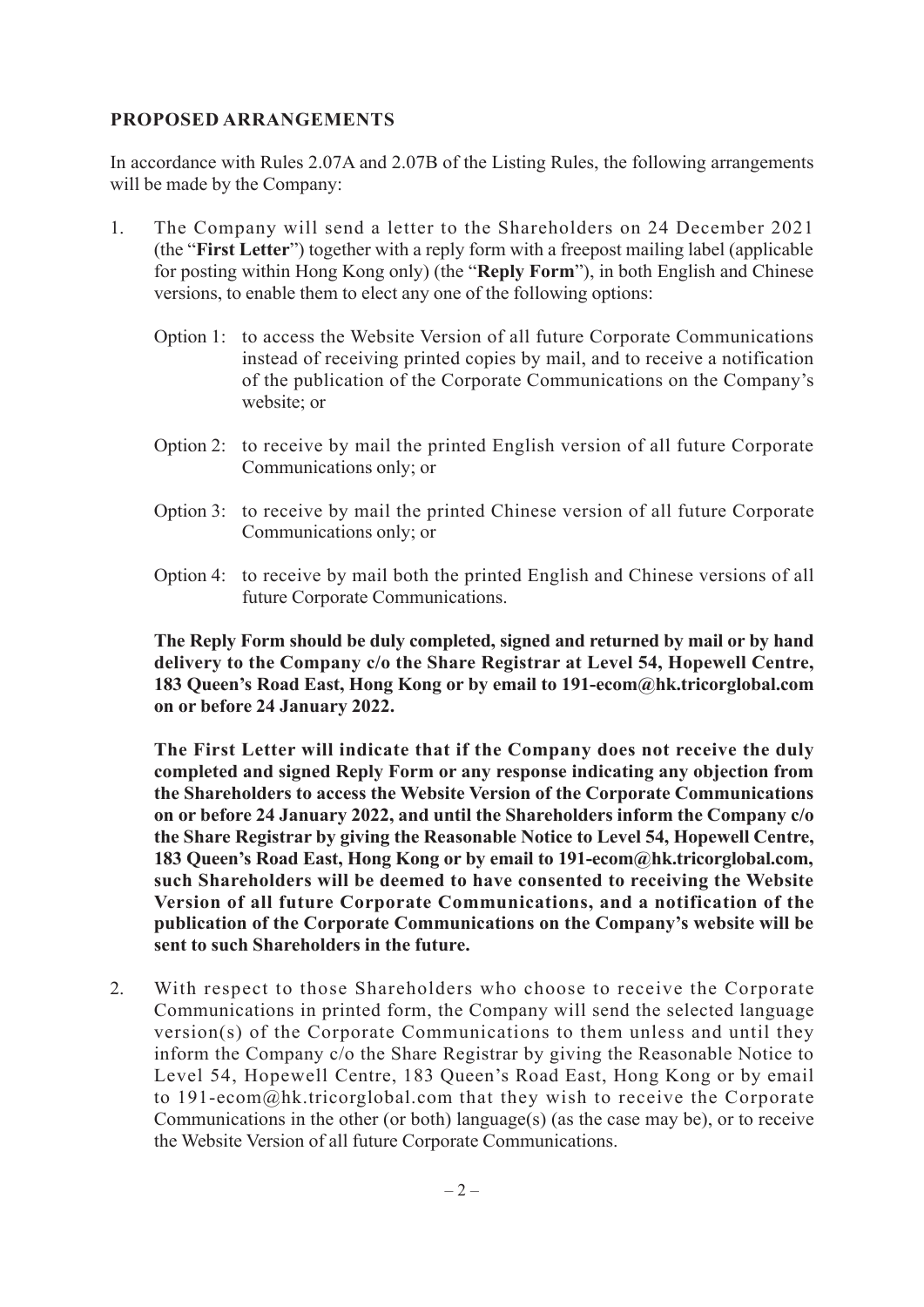- 3. When each of the printed Corporate Communications is sent in accordance with the arrangements described above, a letter (the "**Second Letter**") together with a request form with a freepost mailing label (applicable for posting within Hong Kong only) (the "**Request Form**"), in both English and Chinese versions, will be attached to or printed at some prominent place in the relevant Corporate Communications, specifying that the Corporate Communications prepared in the other language will be available upon request. Shareholders may at any time request for the other language of the Corporate Communications by completing and returning the Request Form to the Company c/o the Share Registrar or by email to 191-ecom@hk.tricorglobal.com.
- 4. With respect to those Shareholders who choose (or are deemed to have chosen) to receive the Website Version of all future Corporate Communications, if for any reason, such Shareholders have difficulty in receiving or gaining access to the Website Version of the Corporate Communications, the Company or the Share Registrar will, upon request by the Shareholders in writing or by email to 191-ecom@hk.tricorglobal.com to the Company c/o the Share Registrar, send the printed form of the Corporate Communications to such Shareholders in the selected language version(s) free of charge.
- 5. Shareholders are entitled at any time by giving the Reasonable Notice to the Company c/o the Share Registrar at Level 54, Hopewell Centre, 183 Queen's Road East, Hong Kong or by email to 191-ecom@hk.tricorglobal.com to change their choice of language and/or means of receipt of all future Corporate Communications.
- 6. All future Corporate Communications in both English and Chinese versions will be available on the Company's website at www.laisun.com in an accessible format. Electronic versions of all such Corporate Communications in both languages will be submitted to the Stock Exchange for publication on its website at www.hkexnews.hk pursuant to the Listing Rules.
- 7. The Share Registrar will provide a dial-up hotline service at (852) 2980 1333 during business hours (9:00 a.m. to 5:00 p.m. (Hong Kong time), Monday to Friday (excluding Hong Kong public holidays)) to enable the Shareholders to make enquiry of the Company's proposed arrangements set out above.
- 8. The First Letter and the Second Letter will indicate that printed copies of the English and Chinese versions of all future Corporate Communications will be available from the Share Registrar upon request, as well as on the respective websites of the Stock Exchange and the Company, and that the dial-up hotline service has been provided.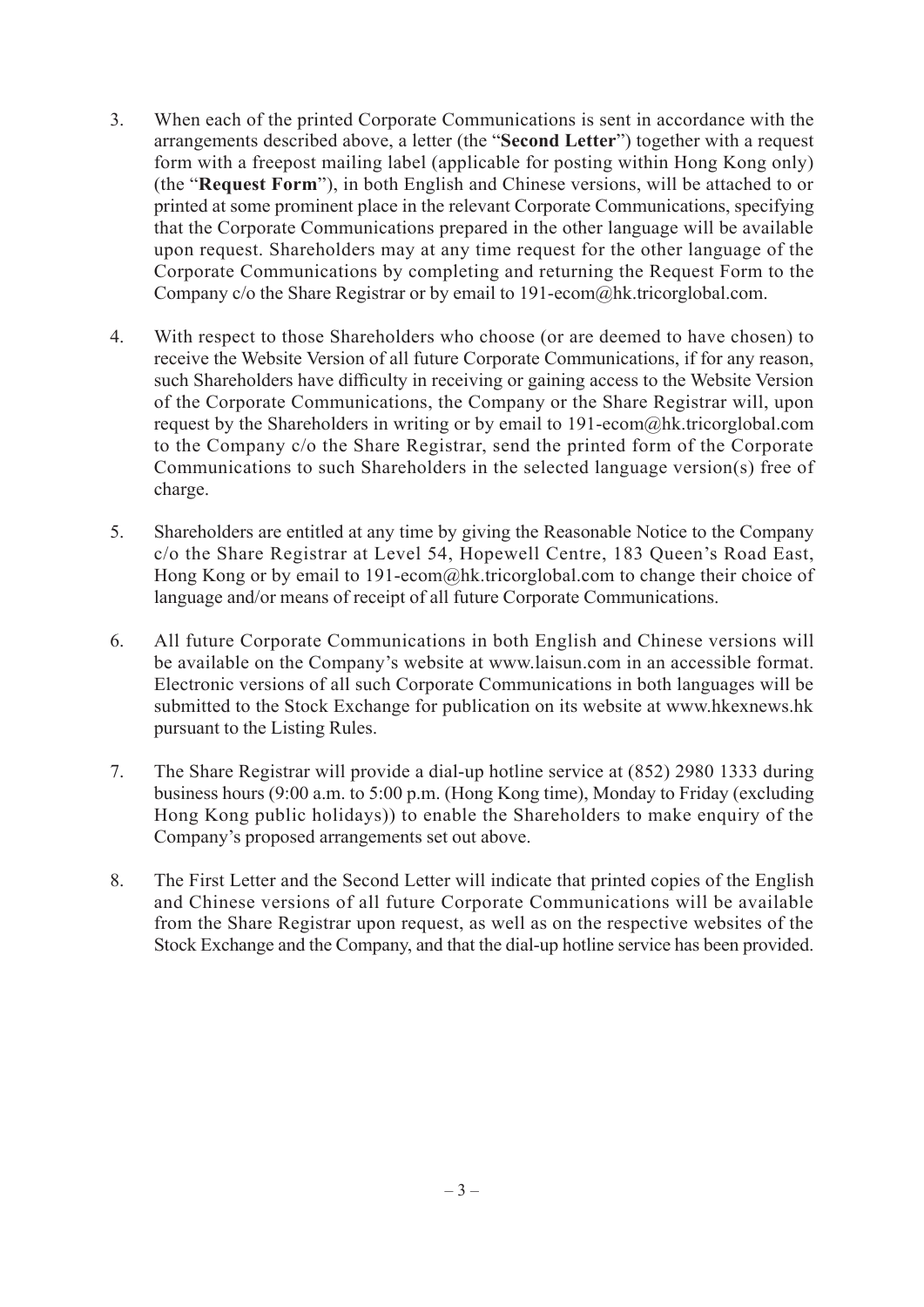# **DEFINITIONS**

In this announcement, the following expressions shall have the following meanings unless the context requires otherwise:

| "Articles of Association"    | the Articles of Association of the Company                                                                                                                                                                                                                                                                                                                                                                                                                                                                                                                             |
|------------------------------|------------------------------------------------------------------------------------------------------------------------------------------------------------------------------------------------------------------------------------------------------------------------------------------------------------------------------------------------------------------------------------------------------------------------------------------------------------------------------------------------------------------------------------------------------------------------|
| "Board"                      | the board of Directors                                                                                                                                                                                                                                                                                                                                                                                                                                                                                                                                                 |
| "Company"                    | Lai Sun Garment (International) Limited (麗新製衣<br>國際有限公司), a company incorporated in Hong Kong<br>with limited liability, the issued shares of which are listed<br>and traded on the Main Board of the Stock Exchange<br>(Stock Code: 191)                                                                                                                                                                                                                                                                                                                              |
| "Corporate Communication(s)" | any document(s) issued or to be issued by the Company<br>for the information or action of holders of any of its<br>securities or the investing public as defined in Rule<br>1.01 of the Listing Rules, including but not limited to<br>(a) the directors' report, its annual accounts together with<br>a copy of the auditor's report and, where applicable, its<br>summary financial report; (b) the interim report and,<br>where applicable, its summary interim report; (c) a notice<br>of meeting; (d) a listing document; (e) a circular; and<br>(f) a proxy form |
| "Directors"                  | the directors of the Company                                                                                                                                                                                                                                                                                                                                                                                                                                                                                                                                           |
| "Hong Kong"                  | the Hong Kong Special Administrative Region of the<br>People's Republic of China                                                                                                                                                                                                                                                                                                                                                                                                                                                                                       |
| "Listing Rules"              | the Rules Governing the Listing of Securities on the<br>Stock Exchange (as amended, supplemented or otherwise<br>modified from time to time)                                                                                                                                                                                                                                                                                                                                                                                                                           |
| "Main Board"                 | the main board of the Stock Exchange                                                                                                                                                                                                                                                                                                                                                                                                                                                                                                                                   |
| "Reasonable Notice"          | the prior written notice of not less than seven days                                                                                                                                                                                                                                                                                                                                                                                                                                                                                                                   |
| "Share Registrar"            | Tricor Tengis Limited, the share registrar and transfer<br>office of the Company, at Level 54, Hopewell Centre,<br>183 Queen's Road East, Hong Kong                                                                                                                                                                                                                                                                                                                                                                                                                    |
| "Shareholder(s)"             | the duly registered holder(s) of the issued shares of the<br>Company                                                                                                                                                                                                                                                                                                                                                                                                                                                                                                   |
| "Stock Exchange"             | The Stock Exchange of Hong Kong Limited                                                                                                                                                                                                                                                                                                                                                                                                                                                                                                                                |